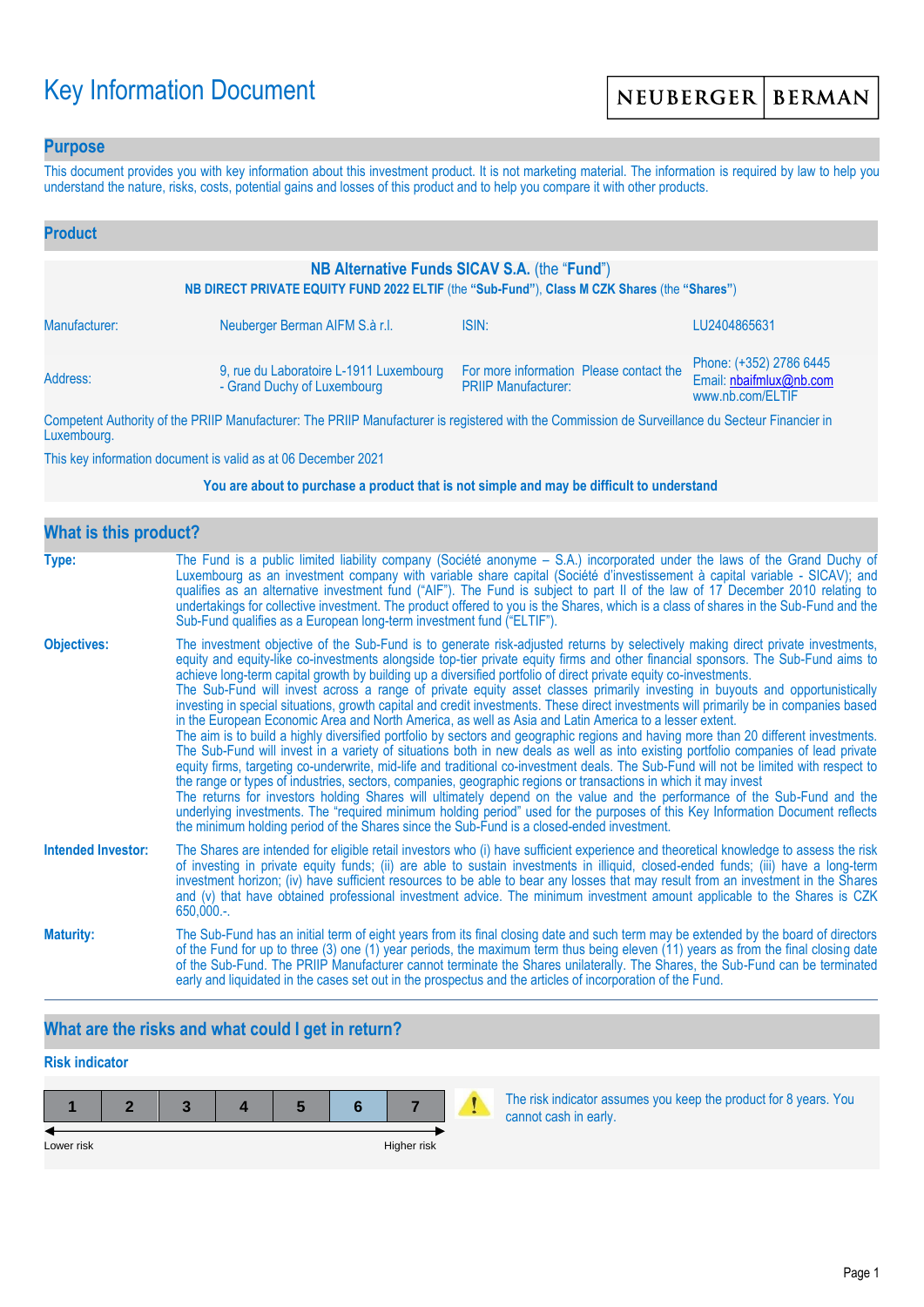The summary risk indicator ("SRI") is a guide to the level of risk of this product compared to other products. It shows how likely it is that the product will lose money because of movements in the markets or because we are not able to pay you. We have classified this product as class 6 out of 7, which is a high risk class. This rates the potential losses from future performance at a high-level, and poor market conditions impact the capacity of the Sub-Fund to pay you. **Be aware of currency risk. In some circumstances, you may receive payments in a different currency, so the final return you will get may depend on the exchange rate between** 

#### **the two currencies. This risk is not considered in the indicator shown above.**

If the currency of the Shares is different from the currency of the Sub-Fund, exchange rate fluctuations will affect the return on investment. Also, the Sub-Fund will make investments in different currencies. This product does not include any protection from future market performance so you could lose some or all of your investment. If the Sub-Fund is not able to pay you what is owed, you could lose your entire investment.

#### **Performance Scenarios**

**Investment 10 000 CZK**

**Market developments in the future cannot be accurately predicted. The scenarios shown are only an indication of some of the possible outcomes based on recent returns. Actual returns could be lower.**

| <b>INVESHIJGHL TU UUU ULIV</b> |                                     |                                              |
|--------------------------------|-------------------------------------|----------------------------------------------|
| <b>Scenarios</b>               |                                     | 8 years<br>(minimum required holding period) |
| <b>Stress Scenario</b>         | What you might get back after costs | 7 652.68 CZK                                 |
|                                | Average return each year            | $-3.29%$                                     |
| <b>Unfavourable Scenario</b>   | What you might get back after costs | 15 429.18 CZK                                |
|                                | Average return each year            | 5.57%                                        |
| <b>Moderate Scenario</b>       | What you might get back after costs | 17 864.24 CZK                                |
|                                | Average return each year            | 7.52%                                        |
| <b>Favourable Scenario</b>     | What you might get back after costs | 21 055.20 CZK                                |
|                                | Average return each year            | 9.75%                                        |

This table shows the money you could get back over the next 8 years (recommended holding period), under different scenarios, assuming that you invest 10 000 CZK. The scenarios shown illustrate how your investment could perform. You can compare them with the scenarios of other products. The scenarios presented are an estimate of future performance based on evidence from the past on how the value on this investment varies, and are not an exact indicator. What you get will vary depending on how the market performs and how long you keep the product. The stress scenario shows what you might get back in extreme market circumstances, and it does not take into account the situation where we are not able to pay you. The figures shown include all the costs of the product itself, but may not include all the costs you pay to your advisor or distributor. The figures do not take into account your personal tax situation, which may also affect how much you get back.

#### **What happens if Neuberger Berman AIFM S.à r.l. is unable to pay out?**

Losses are not covered by an investor's compensation or guaranteed scheme. The investor may not face a financial loss due to the default of the PRIIP Manufacturer.

Brown Brothers Harriman (Luxembourg) S.C.A (the "Depositary") will perform safekeeping duties for the Fund's assets. In the event of the insolvency of the PRIIP Manufacturer, the Fund's assets in the safekeeping of the Depositary will not be affected. However, in the event of the Depositary's insolvency, or someone acting on its behalf, the Fund may suffer a financial loss. However, this risk is mitigated to a certain extent by the fact the Depositary is required by law and regulation to segregate its own assets from the assets of the Fund. The Depositary will also be liable to the Fund and the investors for any loss arising from, among other things, its negligence, fraud or intentional failure properly to fulfil its obligations (subject to certain limitations).

#### **What are the costs?**

The Reduction In Yield ("RIY") shows what impact the total costs you pay will have on the return you might receive and may reduce the growth of your investment ("Impact on Return"). The total costs take into account one-off, ongoing and incidental costs. The amounts shown below are the cumulative costs of the product itself, at the recommended holding periods. The figures assume that you invest 10 000 CZK. The figures are estimates and may change in the future.

#### **Costs over Time**

The person selling you or advising you about this product may charge you other costs. If so, this person will provide you with information about these costs, and should show you the impact that all costs will have on your investment over time.

| Investment 10 000 CZK           | If you cash in after 8 years |
|---------------------------------|------------------------------|
| <b>Total costs</b>              | 3 104.00 CZK                 |
| Impact on return (RIY) per year | 3.88%                        |